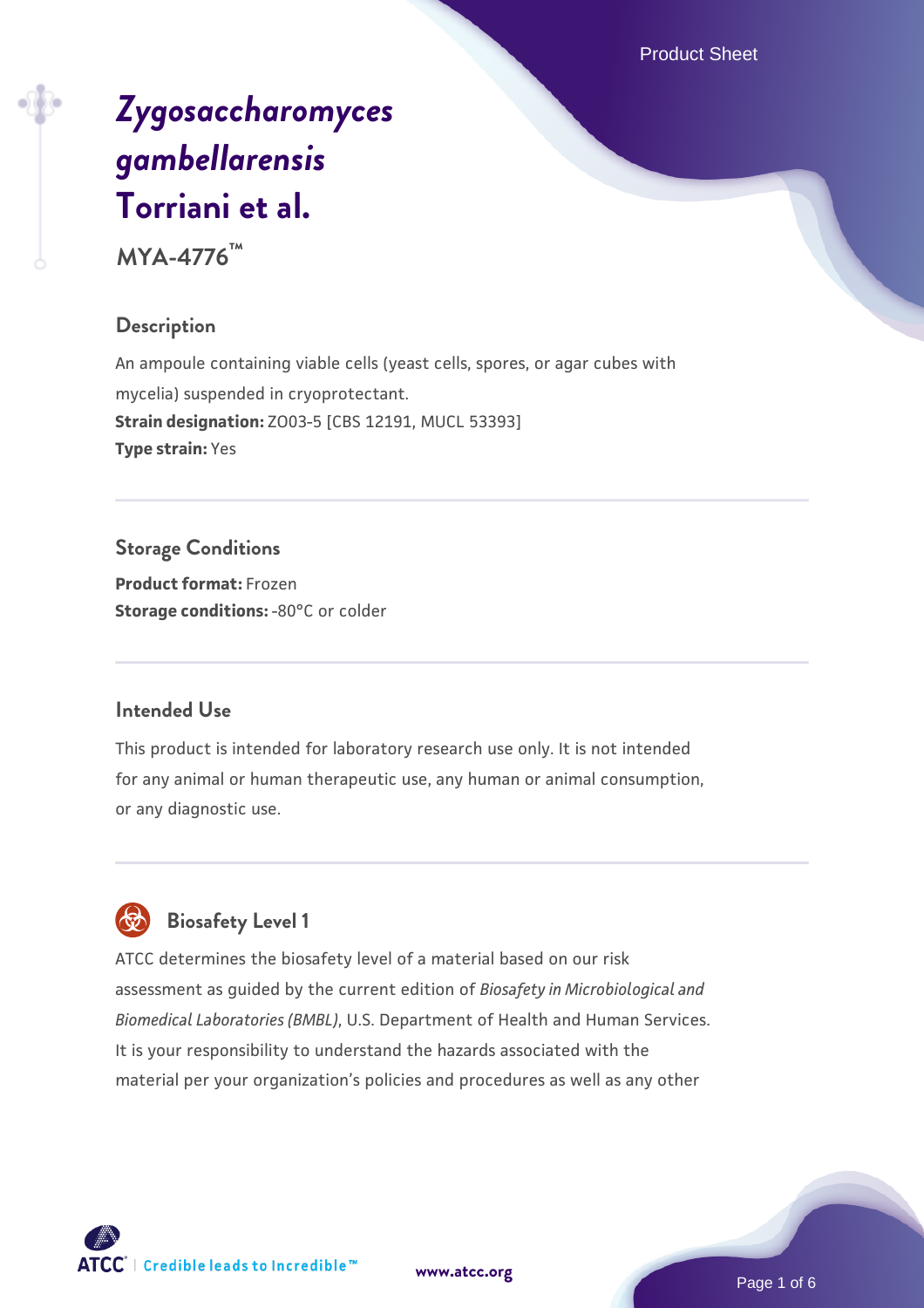applicable regulations as enforced by your local or national agencies.

ATCC highly recommends that appropriate personal protective equipment is always used when handling vials. For cultures that require storage in liquid nitrogen, it is important to note that some vials may leak when submersed in liquid nitrogen and will slowly fill with liquid nitrogen. Upon thawing, the conversion of the liquid nitrogen back to its gas phase may result in the vial exploding or blowing off its cap with dangerous force creating flying debris. Unless necessary, ATCC recommends that these cultures be stored in the vapor phase of liquid nitrogen rather than submersed in liquid nitrogen.

#### **Certificate of Analysis**

For batch-specific test results, refer to the applicable certificate of analysis that can be found at www.atcc.org.

#### **Growth Conditions**

**Medium:**  [ATCC Medium 200: YM agar or YM broth](https://www.atcc.org/-/media/product-assets/documents/microbial-media-formulations/2/0/0/atcc-medium-200.pdf?rev=ac40fd74dc13433a809367b0b9da30fc) [ATCC Medium 1245: YEPD](https://www.atcc.org/-/media/product-assets/documents/microbial-media-formulations/1/2/4/5/atcc-medium-1245.pdf?rev=705ca55d1b6f490a808a965d5c072196) **Temperature:** 20-25°C **Atmosphere:** Aerobic

#### **Handling Procedures**

**Frozen ampoules** packed in dry ice should either be thawed immediately or stored in liquid nitrogen. If liquid nitrogen storage facilities are not available,

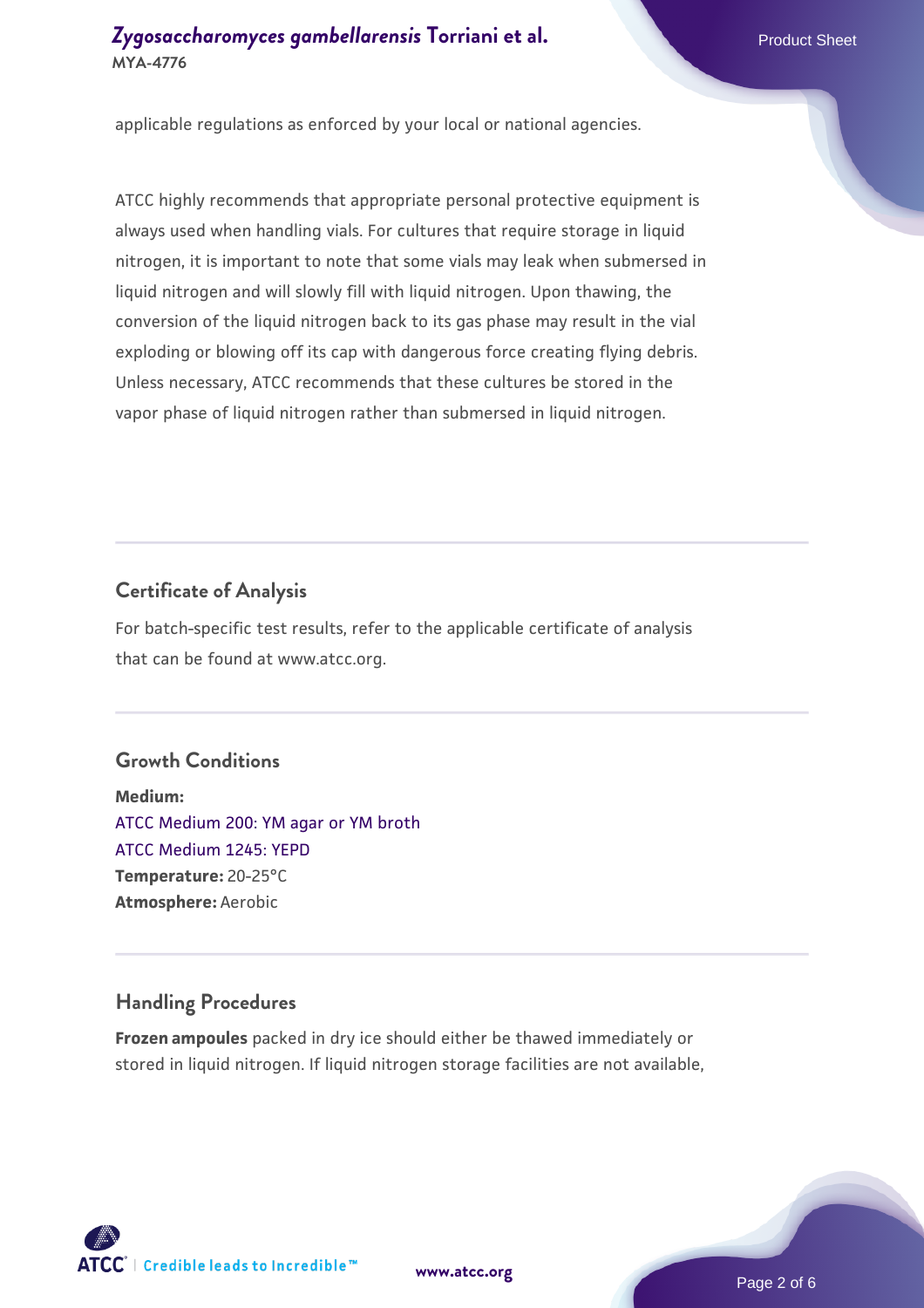frozen ampoules may be stored at or below -70°C for approximately one week. **Do not under any circumstance store frozen ampoules at refrigerator freezer temperatures (generally -20°C).** Storage of frozen material at this temperature will result in the death of the culture.

- 1. To thaw a frozen ampoule, place in a **25°C to 30°C** water bath, until just thawed **(approximately 5 minutes)**. Immerse the ampoule just sufficient to cover the frozen material. Do not agitate the ampoule.
- 2. Immediately after thawing, wipe down ampoule with 70% ethanol and aseptically transfer at least 50 µL (or 2 to 3 agar cubes) of the content onto a plate or broth with medium recommended.
- 3. Incubate the inoculum/strain at the temperature and conditions recommended.
- 4. Inspect for growth of the inoculum/strain regularly. The sign of viability is noticeable typically after 1-2 days of incubation. However, the time necessary for significant growth will vary from strain to strain.

**Morphology:** On YM agar after 20 days at 25°C, colonies white to creamy white, butyrous, smooth. Cells are ovoid to ellipsoidal, 4.5-6  $\mu$ m x 3-4.5  $\mu$ m, singly or in groups. Pseudohyphae not observed.

#### **Notes**

Osmophilic yeast.

Additional, updated information on this product may be available on the ATCC ® web site at www.atcc.org.

# **Material Citation**

If use of this material results in a scientific publication, please cite the material in the following manner: *Zygosaccharomyces gambellarensis* Torriani et al. (ATCC MYA-4776)

#### **References**

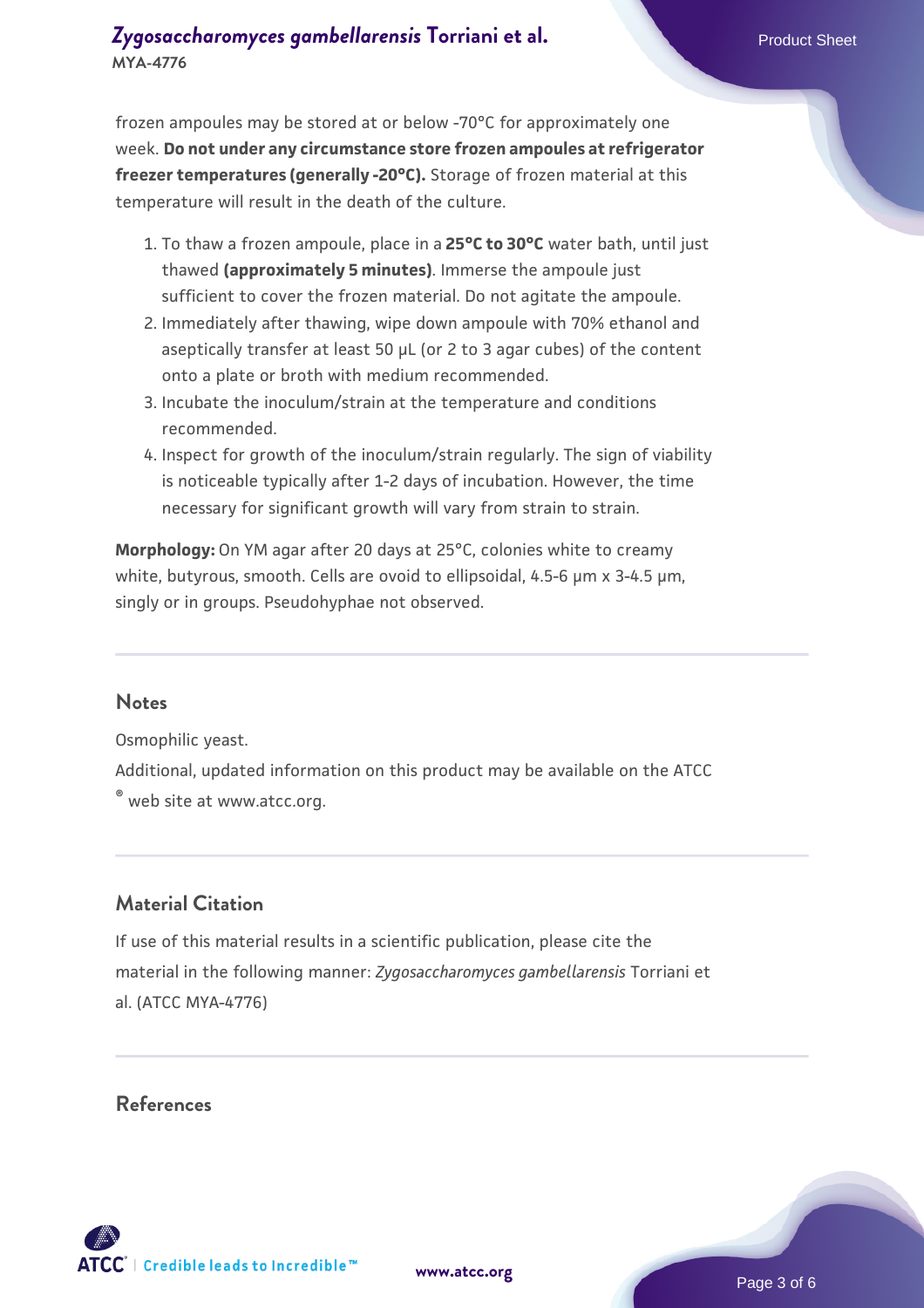References and other information relating to this material are available at www.atcc.org.

#### **Warranty**

The product is provided 'AS IS' and the viability of ATCC® products is warranted for 30 days from the date of shipment, provided that the customer has stored and handled the product according to the information included on the product information sheet, website, and Certificate of Analysis. For living cultures, ATCC lists the media formulation and reagents that have been found to be effective for the product. While other unspecified media and reagents may also produce satisfactory results, a change in the ATCC and/or depositor-recommended protocols may affect the recovery, growth, and/or function of the product. If an alternative medium formulation or reagent is used, the ATCC warranty for viability is no longer valid. Except as expressly set forth herein, no other warranties of any kind are provided, express or implied, including, but not limited to, any implied warranties of merchantability, fitness for a particular purpose, manufacture according to cGMP standards, typicality, safety, accuracy, and/or noninfringement.

#### **Disclaimers**

This product is intended for laboratory research use only. It is not intended for any animal or human therapeutic use, any human or animal consumption, or any diagnostic use. Any proposed commercial use is prohibited without a license from ATCC.

While ATCC uses reasonable efforts to include accurate and up-to-date information on this product sheet, ATCC makes no warranties or representations as to its accuracy. Citations from scientific literature and patents are provided for informational purposes only. ATCC does not warrant



**[www.atcc.org](http://www.atcc.org)**

Page 4 of 6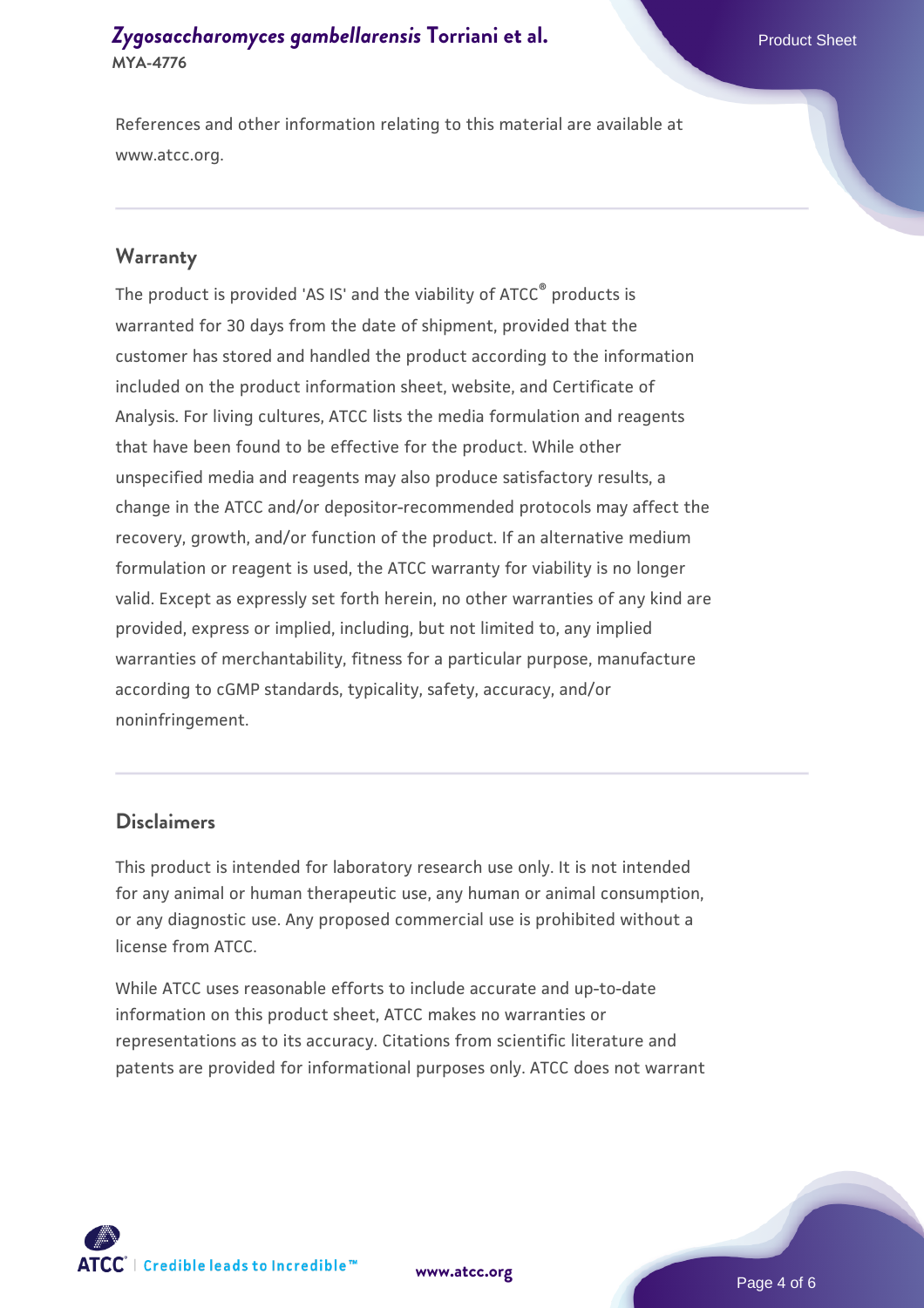that such information has been confirmed to be accurate or complete and the customer bears the sole responsibility of confirming the accuracy and completeness of any such information.

This product is sent on the condition that the customer is responsible for and assumes all risk and responsibility in connection with the receipt, handling, storage, disposal, and use of the ATCC product including without limitation taking all appropriate safety and handling precautions to minimize health or environmental risk. As a condition of receiving the material, the customer agrees that any activity undertaken with the ATCC product and any progeny or modifications will be conducted in compliance with all applicable laws, regulations, and guidelines. This product is provided 'AS IS' with no representations or warranties whatsoever except as expressly set forth herein and in no event shall ATCC, its parents, subsidiaries, directors, officers, agents, employees, assigns, successors, and affiliates be liable for indirect, special, incidental, or consequential damages of any kind in connection with or arising out of the customer's use of the product. While reasonable effort is made to ensure authenticity and reliability of materials on deposit, ATCC is not liable for damages arising from the misidentification or misrepresentation of such materials.

Please see the material transfer agreement (MTA) for further details regarding the use of this product. The MTA is available at www.atcc.org.

# **Copyright and Trademark Information**

© ATCC 2021. All rights reserved. ATCC is a registered trademark of the American Type Culture Collection.

#### **Revision**

This information on this document was last updated on 2021-05-20

#### **Contact Information**



**[www.atcc.org](http://www.atcc.org)**

Page 5 of 6